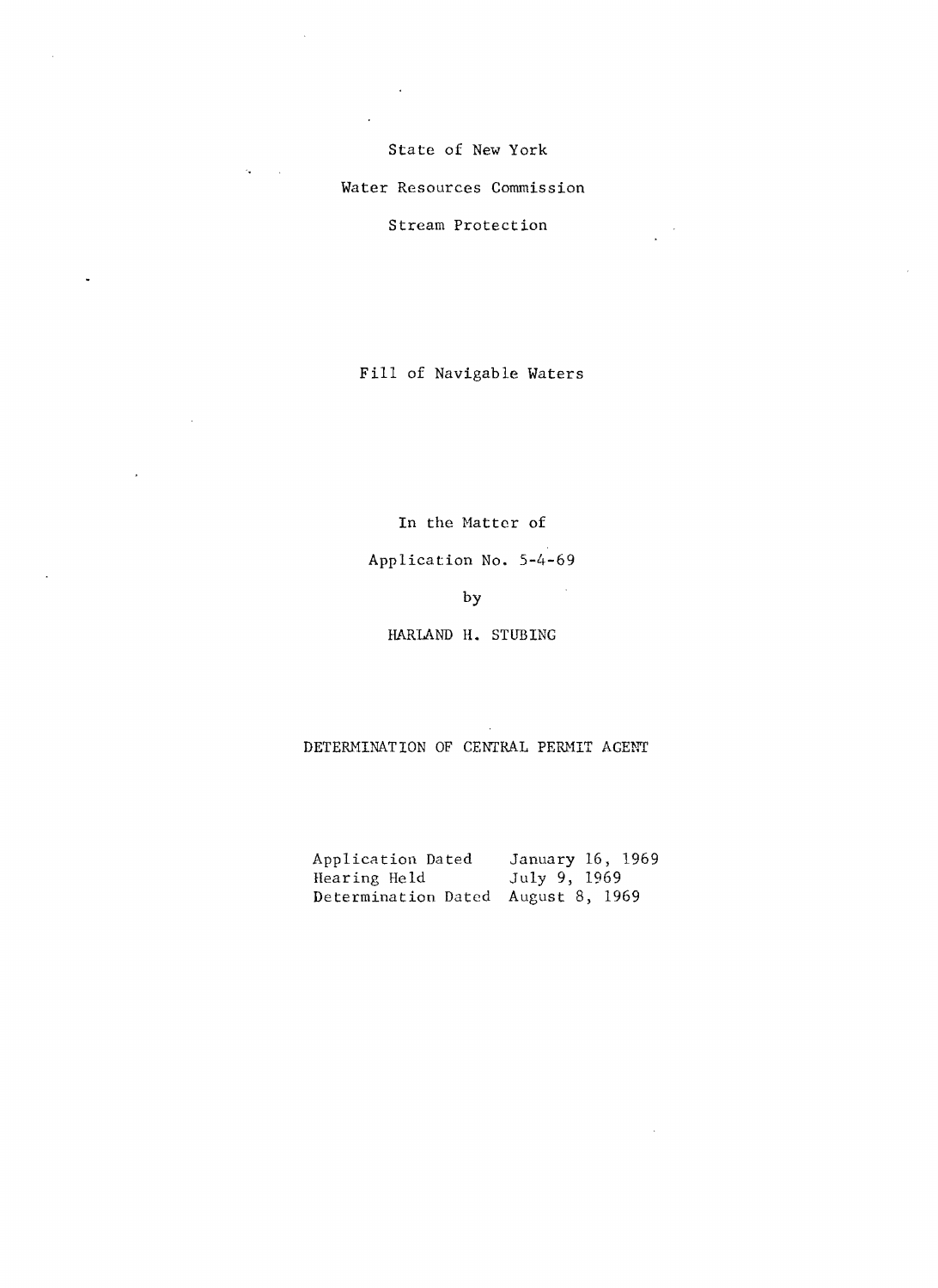### HISTORY OF APPLICATION

Application number 5-4-69', signed by Harland H. Stubing, Route 73, Ticonderoga, New York, dated January 16, 1969, was submitted to the Regional Office of Fish and Game in Ray Brook, New York.

Notice of application was mailed to the applicant by the Regional Office on January 16, 1969 and published in the Ticonderoga Sentinel on January 23, 1969.

The notice of hearing was sent out by the Acting Central Permit Agent on June 9, 1969 and published in the Ticonderoga Sentinel on June 26 and July 3, 1969.

A proof of publication has been received for both published notices.

The public hearing was held in the Auditorium, Ticonderoga Community Building, Montcalm Street, Ticonderoga, New York, on July 9, 1969 commencing at 10:00 o'clock in the forenoon before J. R. Dineen, Senior Hydraulic Engineer, Division of Water Resources, New York State Conservation Department.

The applicant, Harland H. Stubing, appeared at the hearing and was also represented by his attorney, David White, Esq.

The Division of Fish and Game was not a party in the proceeding and was represented at the hearing by Dirck Benson, Regional Supervisor.

Objections to the application were filed by the Eagle Lake Property Owners Association represented at the hearing by its attorney, Lawson and Lawson; John Lawson, Esq. of counsel. Clifford V. Tobin, President of the Association and an individual objector in the proceeding, also attended the hearing.

The following objectors appeared at the hearing as individual objectors and also as members of the Eagle Lake Property Owners Association and were represented by counsel of the Association; John Lawson, Esq.: Mr. Joseph Huehleck, Mrs. Grant Johnson, Mr. Ben W. Hill, Mr. E. J. Tobin and Mrs. Gladys Lodge.

Other objectors at the hearing and representing themselves were Honorable Sheldon F. Wickes, County Judge and Francis A. Wickes, Esq.

Notice of objection was received from the following individuals who did not appear at the hearing: Mrs. Jean Archbald, George H. Martin, Mrs. Edward S. Knauss, B. A. Lefeve, Harry H. Vollmer, Charles S. Conklin II, Robert A. Hunter, F. Edward Thomson, Carl W. Harris, George W. Conklin, Mrs. Karl R. Blanchard, C. O. Danes, Alfred E. Runge, Edwin A. Buechner, and Mary T. Scott.

Some of the above objectors are members of the Eagle Lake Property Owners Association and as members of the Association were represented at the hearing by counsel of the Association, John Lawson, Esq.

Charles Schwerdtfeger, Supervisor, represented the Town of Ticonderoga at the hearing and was not a party in interest in the proceeding.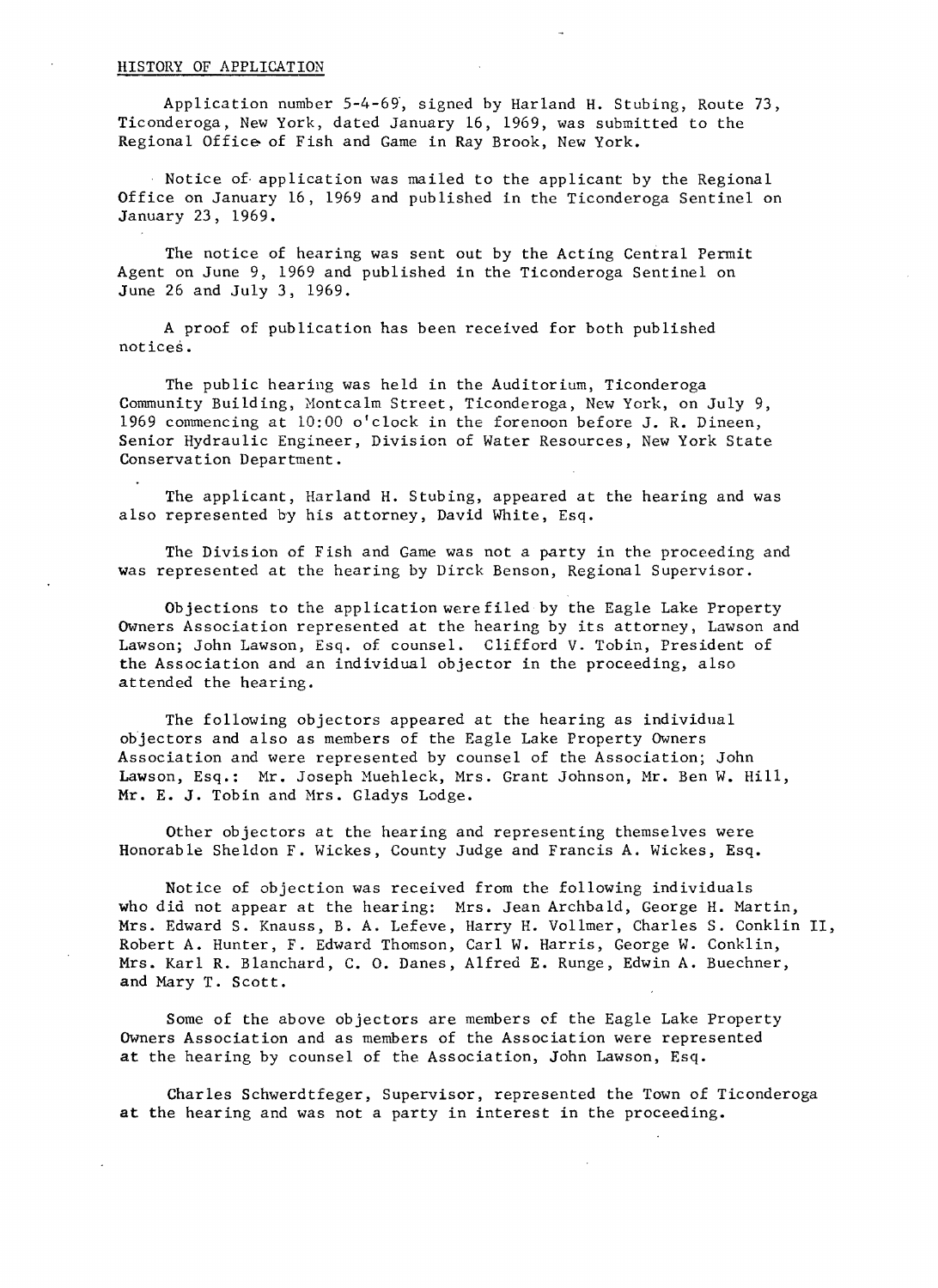Three letters were received from individuals who own property on Eagle Lake and approve of the work proposed in the application by Mr. Stubing.

#### PROJECT

In application number 5-4-69, Harland H. Stubing proposes to place sand fill along 150 feet of his shorefront property and extending approximately 15 feet into Eagle Lake and place stone riprap slope protection on the fill located on property of the applicant fronting on Eagle Lake adjacent to New York State Highway Route No. 73 in the Town of Ticonderoga, Essex County.

In the original application dated January 16, 1969, the applicant proposed a timber crib to act as a retaining wall and protect the new fill from erosion. In a subsequent letter dated February 18, 1969 the applicant revised his original proposal to eliminate the timber crib and substitute a stone riprap slope protection.

#### OBJECTIONS

The objectors contend that completion of the project as proposed will unduly encroach into the waters of Eagle Lake, will destroy a portion of a black bass spawning ground located in the lake, that the proposed fill will further extend the existing unauthorized fill made by a former owner and will result in a project that is unsightly, unnatural and objectionable.

The objectors further contend that the small amount of debris presently at the location of the proposed fill could easily be removed and should be removed instead of covered with earth fill as proposed in the application, that the real purpose of the application is to enable the applicant to enlarge an already substantial and adequate parking area used by patrons of an Inn on the property, and that the proposal is not in the public interest and is solely for the promotion of a restaurant and bar business at the Inn.

In addition to the above, the Eagle Lake Property Owners Association contend that the drawings submitted with the application do not clearly define the extent of the proposed work, are vague and meaningless and do not give exact locations for the fill; that the type of construction is not detailed and provides no guarantee against erosion of the fill and pollution of the waters of the lake; that the silt content of the proposed fill is not given, that silt or fine material in the proposed fill could destroy black bass spawning beds near the fill by leaching of fine material into the water and that cribbing or riprap on the shores of the lake will detract from the natural beauty of the area.

After due consideration of the stenographic record and the evidence and arguments given at the public hearing the Central Permit Agent finds the following:

#### FINDINGS OF FACT

1. The applicant in this proceeding, Harland H. Stubing, is owner of approximately one-quarter of an acre of land fronting on Eagle Lake in the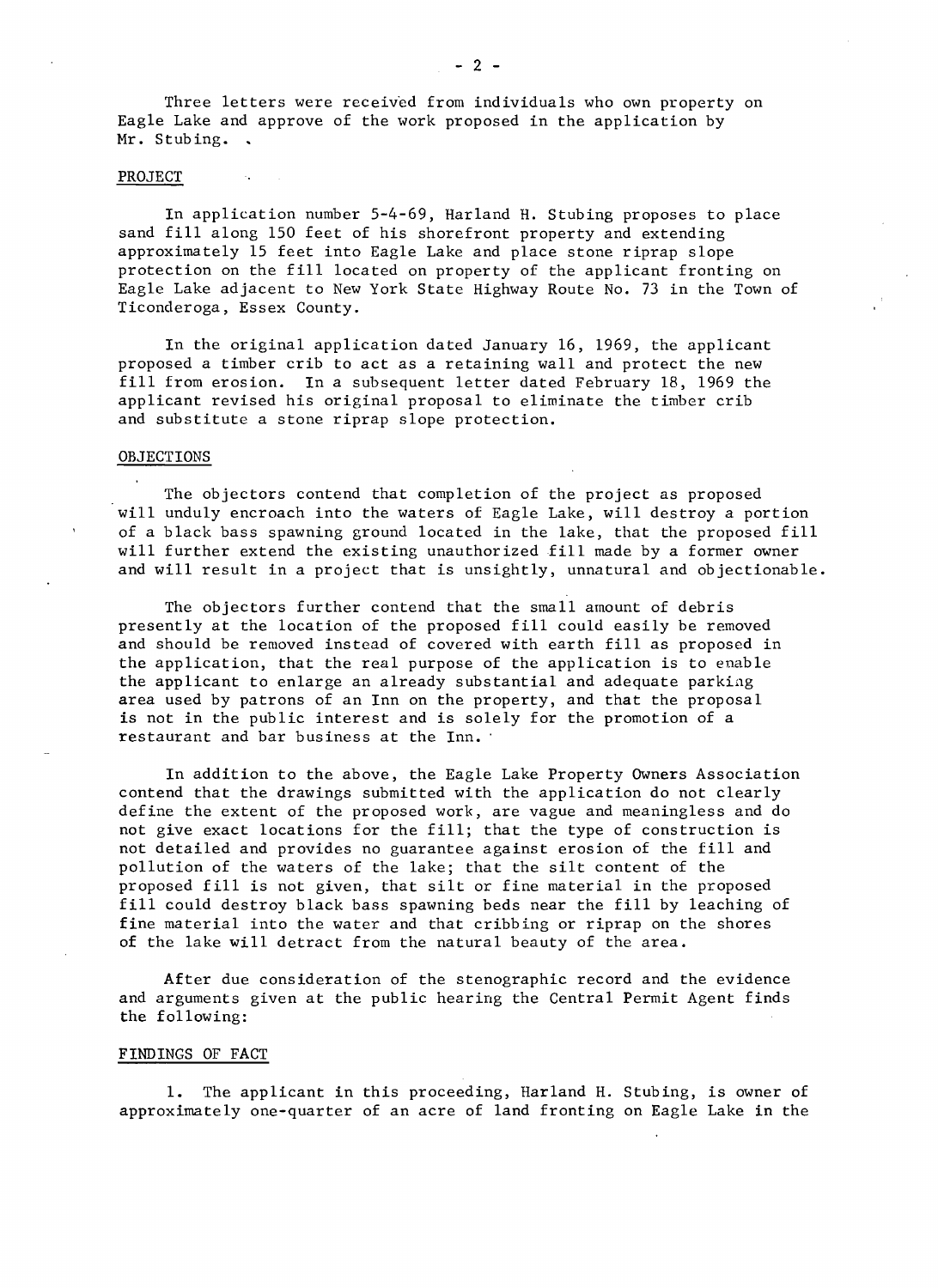Town of Ticonderoga, Essex County. The property is located on the north side of New York State Highway Route No. 73 and between that highway and Eagle Lake approximately 10 miles west of the Village of Ticonderoga. The property was recently acquired by Mr. Stubing in the spring of this year.

2. The subject property includes a tavern, Eagle Lake Inn, and several summer cottages which are operated by the applicant. The cottages are rented by the applicant to individuals for summer recreational use. The cottages are located approximately 200 feet west of the tavern. The area bounded by that tavern, the cottages, Route 73 and Eagle Lake is used for parking cars, mainly by customers of the tavern.

3. The north side of the parking lot consists of a steep earth slope extending from the parking lot to the edge of water of Eagle Lake. The parking lot is approximately 7 feet higher in elevation than the water surface of Eagle Lake. The slope of the earth bank separating the lake and the parking lot is approximately one foot vertical to two feet horizontal. Some of the bank is vegetated and at several locations has deep gullies due to erosion from runoff from the parking lot. The bank is not presently protected from erosion due to runoff from the parking area and wave action.

4. The parcel of land owned by the applicant was a portion of property formerly owned by one Mario W. Grannini and subdivided by him into several lots. Some fill has been previously placed in the shallow water of the lake by a former owner of this parcel sometime in the 1950's. This old portion of fill was completed prior to January 1, 1966, the effective date of Conservation Law, Section 429-b and therefore was not subject to this statute.

5. The applicant proposes to place run-of-bank gravel fill along 150 feet of the shore of Eagle Lake between the tavern and the cotcages. The proposed fill will extend a maximum of 15 feet into the lake from the location of the existing shoreline.

6. In the original application dated January 16, 1969, the applicant proposed to construct a timber crib wall on the lakeward portion of the new fill to act as a retaining wall and prevent erosion of the new fill into the lake. In a subsequent letter dated February 18, 1969, the applicant revised his proposal to eliminate the timber crib wall and substitute a stone riprap on the slope of the new fill exposed to the lake.

7. Prior to the hearing, the applicant met with several of the objectors at the site of the proposed construction and placed stakes in the water to indicate the lakeward extent of the proposed fill. The stakes were referenced on the ground to a base line established in the parking lot. At the hearing, the applicant submitted a new sketch, exhibit number 4, which gave the exact location of the stakes and proposed fill and indicated in a sectional view of the fill, the type, location and extent of stone riprap which will be placed on the slope to prevent erosion. At the hearing the objectors indicated they would not object to the proposal if it Were constructed in the manner shown in exhibit number 4 and as detailed in testimony of the applicant at the hearing.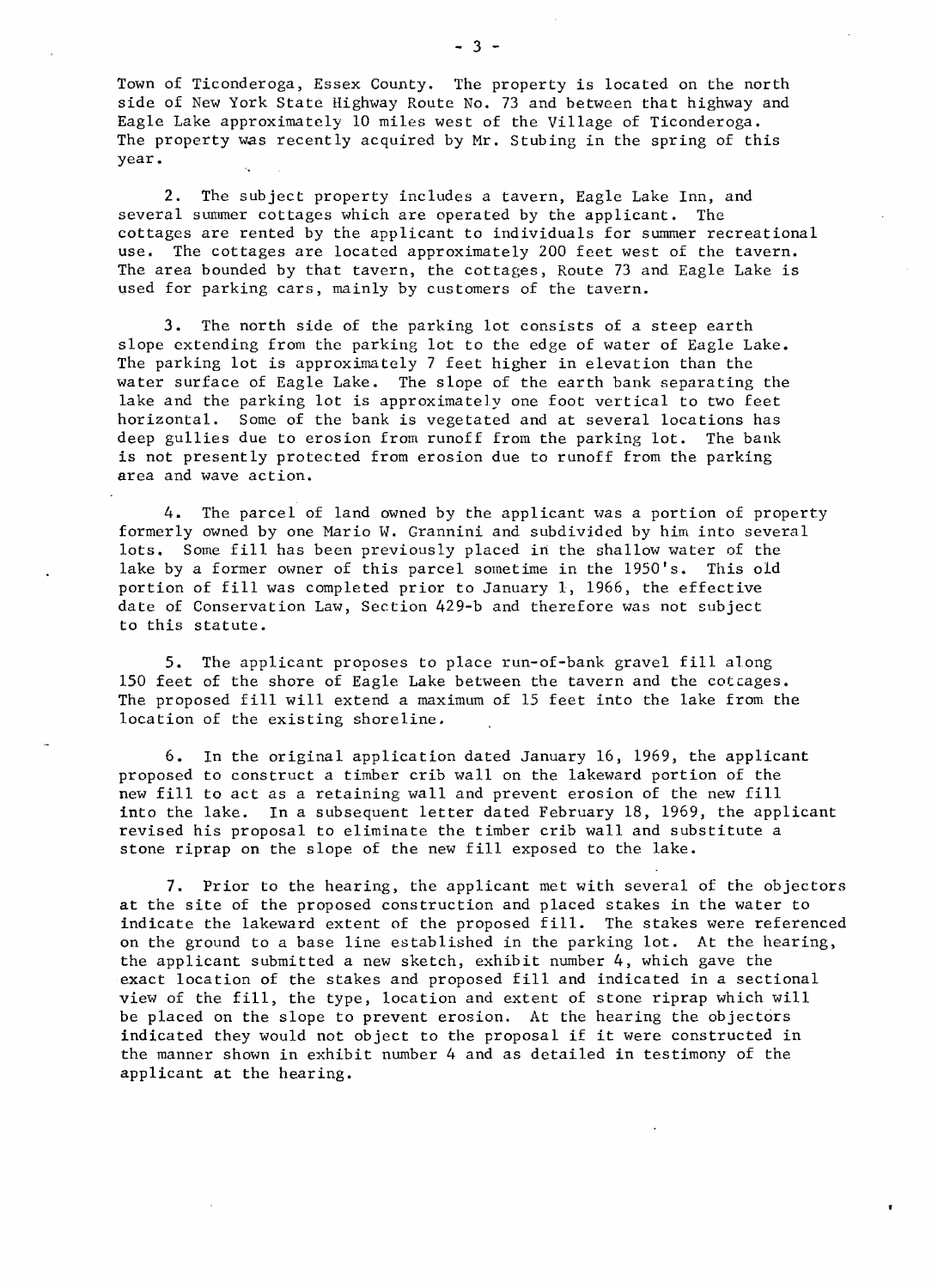8. The proposed construction as revised by the applicant includes placing clean fill consisting of run-of-bank gravel extending into the lake a maximum distance of ten feet from the existing shoreline. The toe of slope will .not be a straight line along the shore as originally proposed but will follow the stakes as outlined in the field on a gradual curve. The new fill will be graded on a three horizontal to one vertical slope, covered with topsoil and seeded. Broken stone riprap shall protect the lakeward portion of fill from erosion and extend to an elevation three feet above the water level of Eagle Lake. A base line has been established in the field from which the offset distance to the new shoreline can be established and checked during construction.

9. Eagle Lake is located approximately 10 miles west of the Village of Ticonderoga on State Highway Route 73. The state road crosses the lake and also an island located in the lake which is now a portion of the highway right-of-way. The shore of the lake is essentially undisturbed by encroachments due to fills or other types of construction. It is an important source of recreation for many individuals who use cottages on the lake for summer homes. Many of the owners of cottages on the lake are residents of Ticonderoga but some summer residents come from other portions of New York State, New Jersey and other nearby states.

10. The existing bank of the lake in the subject application provides drainage from the parking lot. The surface of the parking lot is gravel and stone dust and is not presently paved. Considerable surface water runoff from the parking lot combined with wave action has resulted in erosion of the existing shoreline at the site of the proposed fill. Some method of slope protection is necessary to protect the existing slopes from further damage caused by erosion.

11. The proposed fill will be graded to approximately a slope of three horizontal to one vertical lakeward of the parking area, topsoil placed and grass seed planted on the slope. The applicant further proposes to construct a rustic type guardrail to define the parking area and prevent cars from extending over the new grass covered fill area. None of the new fill will be used to create an extension of the parking lot.

12. The principle game species of Eagle Lake is small mouth bass (black bass). Black bass have been known to spawn in the general vicinity of the site of the proposed fill. Completion of the project will result in a loss of a small portion of the shallow water area at Eagle Lake available for spawning by black bass. There is no indication that existing areas available for spawning in the lake are limited nor that completion of the project, if properly engineered and constructed, would have any adverse effect on black bass spawning in the lake.

13. If the fill proposed to be used in the project contains a large amount of silt or other fine material that would pass a 200 mesh sieve, completion of the work would result in turbidity of the adjacent waters of Eagle Lake and a continued leaching of fine material through the stone riprap into the lake. Some sedimentation of the suspended solids would occur in adjoining underwater lands due to the turbidity. Such a deposition could adversely effect the lake bottom by covering organisms and aquatic plants in the lake bottom. The collection of fine material would interfere with growth of aquatic vegetation and may interfere with use of the lake bottom by black bass for spawning. At the hearing, the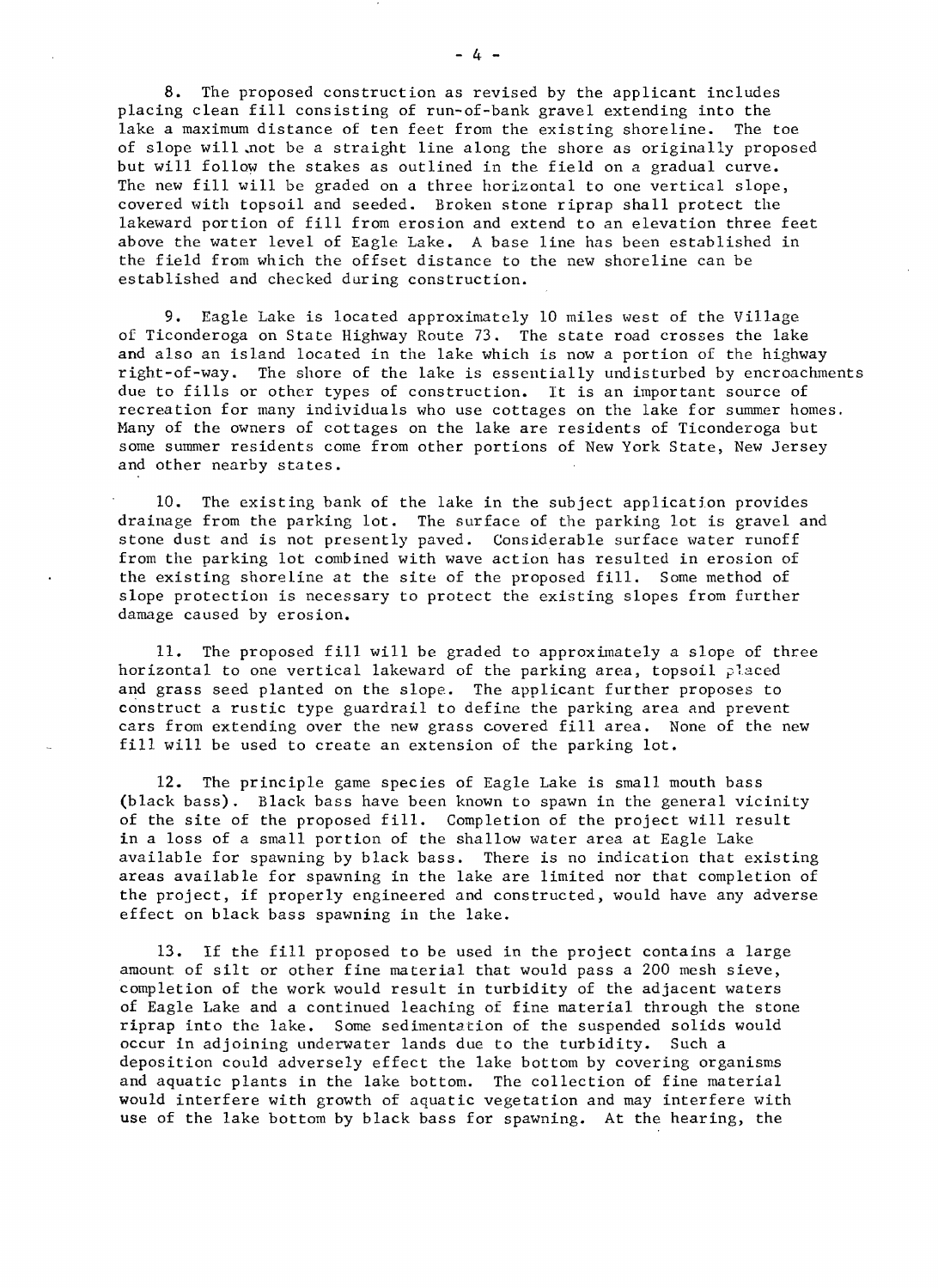applicant testified that he proposed to use clean sand and run-of-bank gravel for his fill material and it would be obtained at a borrow pit remote from the applicant's property. The applicant further stated that he would accept the recommendations of the Conservation Department or Department of Transportation as to the type of material to be used for fill so as to minimize any possible turbidity of the water of Eagle Lake.

14. Some debris and litter have accumulated on the slope and in the shallow water at the site of the proposed fill. At the hearing the applicant stated that he would clean up the site, including the shallow water area that will not be covered by new fill, to eliminate any unsightly appearance of the shore of the lake caused by litter.

On the basis of the stenographic record of the hearing and the above Findings of Facts, the Central Permit Agent determines the following:

#### CONCLUSIONS

1. The proposal, as revised, provides for proper and safe construction of all work incorporated in the application.

2. The project will be in the public interest and will not adversely affect the health, safety and welfare of the people of the State or the natural resources of the State if a permit is issued with the following special conditions amended to and made a part of the permit:

- a) Fill material to consist of run-of-bank gravel placed and compacted on the existing slope, neatly graded to conform to line and grade and location as shown on the attached drawing.
- b) No run-of-bank (ROB) gravel material is to be delivered to the job site or placed as fill until the material in the borrow pit proposed to be used ,as fill is inspected and approved by a representative of the Central Permit Agent. ROB gravel is to be relatively free of fine silt and clay material that would pass a 200 mesh sieve.
- c) Stone riprap shall consist of sharp angular broken stone of 50 to 300 pound size carefully placed on the slope and chinked together by machine or hand. Some field boulders may be combined with the broken stone if they can be adequately secured into the riprap to present a dense, durable and serviceable surface.
- d) The portion of stone riprap located below the surface of the water of Eagle Lake is to be in place prior to placing ROB gravel fill. All necessary precautions are to be taken to prevent erosion of fill material and resultant turbidity of the waters of the lake.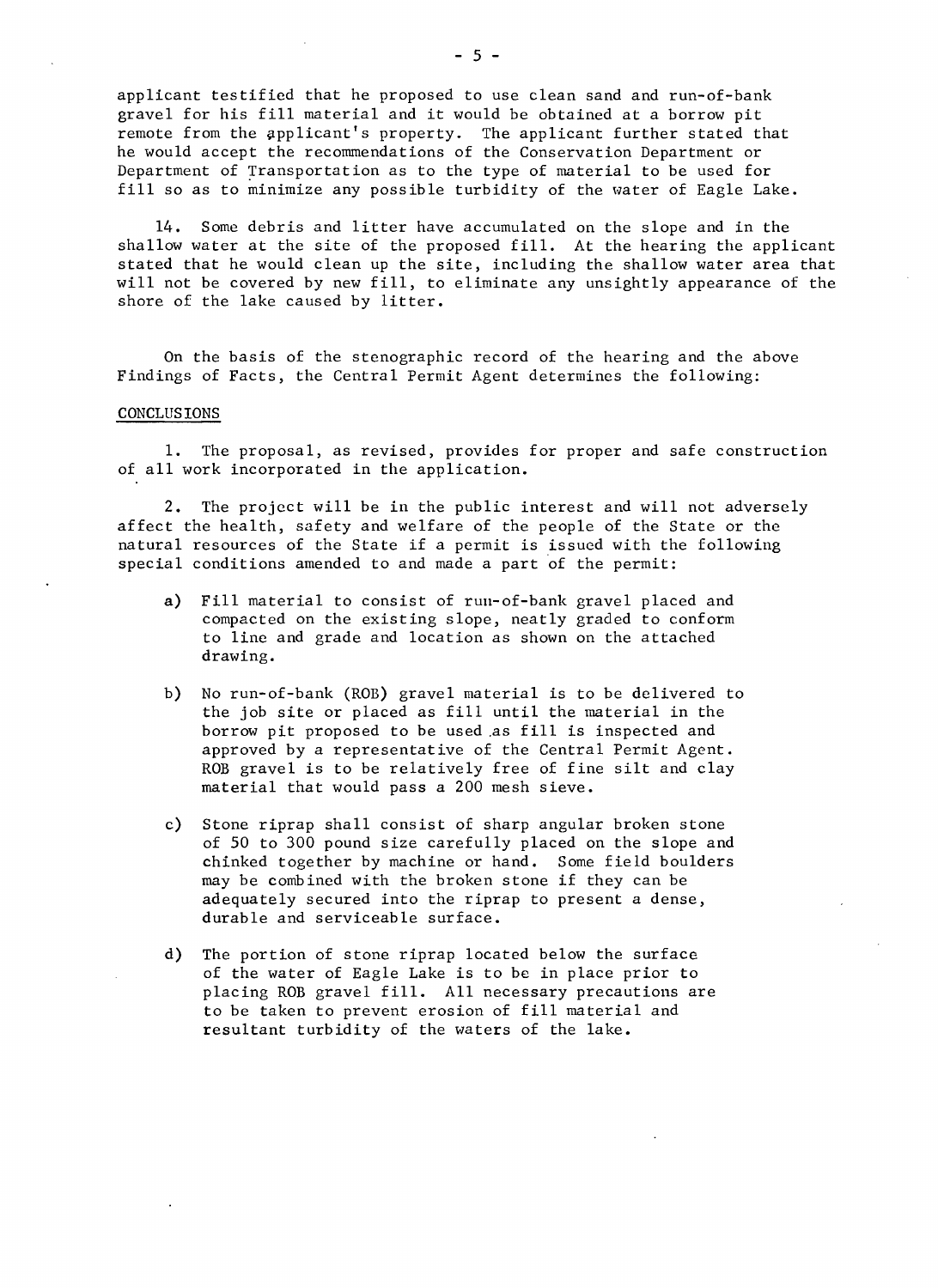- e) ROB gravel fill shall not be placed in the water until the portion of stone riprap below the water level is completed and approved by a representative of the Central Permit Agent.
- £) All work is to be done in a satisfactory manner in accordance with accepted engineering and construction practices.

# DETERHlNATION

Accordingly, a permit will be issued to Harland H. Stubing for work proposed in application number 5-4-69 and will be in the public interest when done in accordance with the enclosed drawing and conditions included in the permit.

The permit and drawing are incorporated in and made a part of this determination.

~/-l'v~ **T. P.** CURRAN

Central Permit Agent

Dated: August 8, 1969 Albany, New York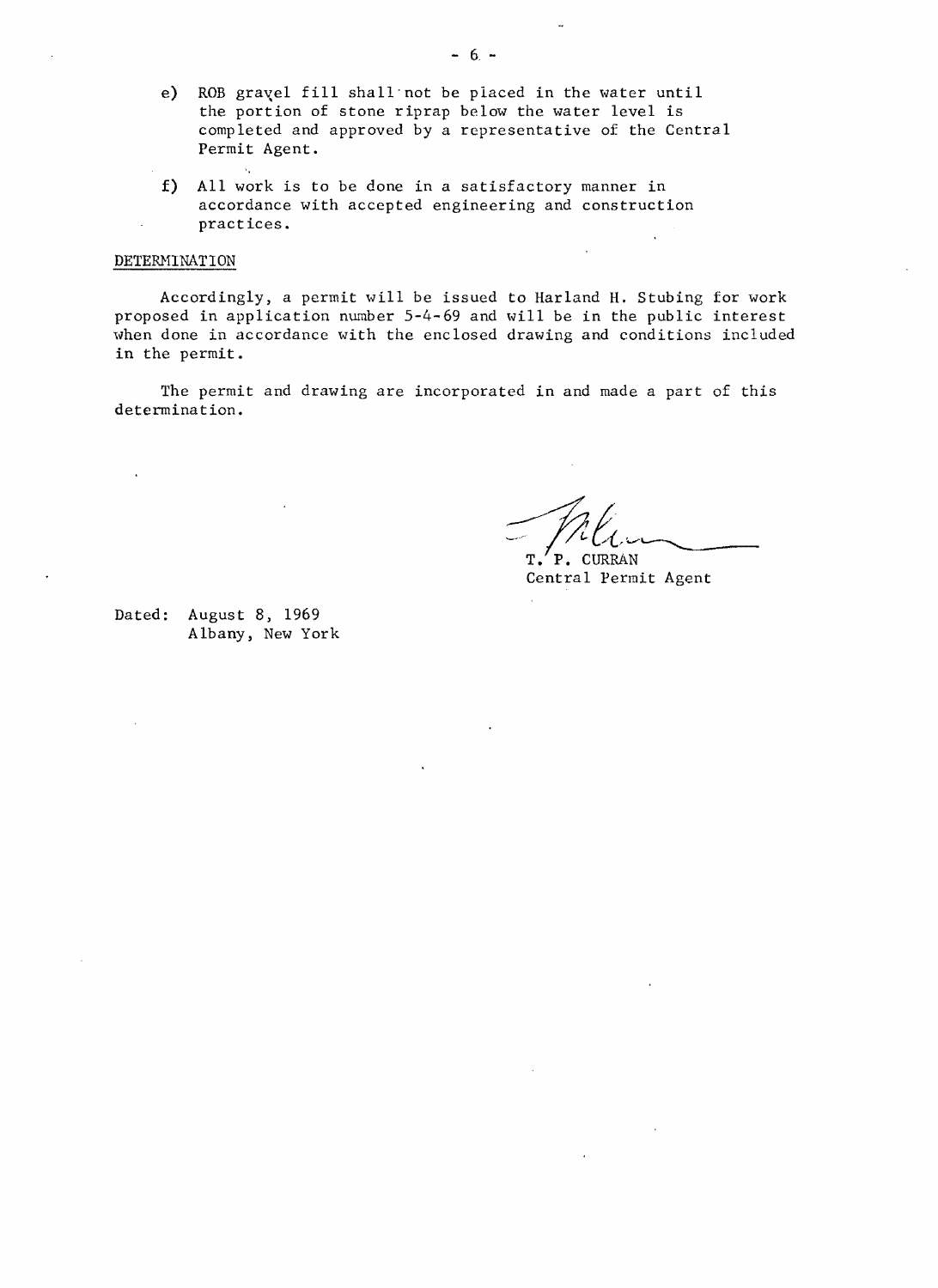WRC FORM #3 1/66

PERMIT NO. DAM NO.

 $5 - 4 - 69$ 

# **STATE OF NEW YORK**

**WATER RESOURCES COMMISSION** XXXXXXXXXXXXXXXXXXXXXXXXXXXXX

| Harland H. Stubing<br>esiding at                                                                                                                       |  |
|--------------------------------------------------------------------------------------------------------------------------------------------------------|--|
| Route 73, Ticonderoga, New York, 12883                                                                                                                 |  |
| and stone riprap slope protection on shore of Eagle Lake.                                                                                              |  |
| Located in County of Essex $_{\text{row}}$ of Ticonderoga                                                                                              |  |
| carrying out the following works: Place ROB gravel fill and stone riprap in accordance with<br>enclosed drawing and specifications attached to permit. |  |
| Section of stream to which this permit applies ______Eagle Lake                                                                                        |  |
| Note: (a) This permit does not relieve the permittee of responsibility for damages to riparian owners or others.                                       |  |
| (b) If the structure or work herein authorized is not completed on or before $\frac{3!8t}{\cdots}$ day of                                              |  |

**December** \_\_\_\_\_\_,  $19.70$ , this permit, if not specifically extended, shall cease and be null and void.

# **CONDITIONS**

The permitted work shall be subject to inspection by an authorized representative of the Water Resources Commission who may order the work suspended if the public interest so requires.

The permittee shall file in the office of the Local Permit Agent a notice of intention to commence work at least 48 hours in advance of the time of commencement and shall also notify him promptly in writing of the completion of the work

3. As a condition of the issuance of this permit, the applicant has accepted expressly, by the execution of the application, the full legal responsibility for all damages, direct or indirect, of whatever nature, and by who arising out of the project described herein and has agreed to indemnify and save harmless the State from suits, actions, damages and costs of every name and description resulting from the said project.

4. Any material dredged in the prosecution of the work herein permitted shall be removed evenly, without leaving<br>large refuse piles, ridges across the bed of the waterway, or deep holes that may have a tendency to cause injury to<br>navigable channels or to the banks of the waterway.

Any material to be deposited or dumped under this permit, either in the waterway or on shore above high-water mark, shall be deposited or dumped at the locality shown on the drawing hereto attached, and, if so prescribed thereon, within or behind a good and substantial bulkhead or bulkheads, such as will prevent escape of the material into the waterway.

6. There shall be no unreasonable interference with navigation by the work herein authorized.

7. That if future operations by the State of New York require an alteration in the position of the structure or<br>work herein authorized, or if, in the opinion of the Water<br>Resources Commission it shall cause unreasonable obstruction to the free navigation of said waters or endanger the<br>health, safety or welfare of the people of the State, or loss

or destruction of the natural resources of the State, the owner may be ordered by the Commission to remove or alter the structural work, obstructions, or hazards caused thereby<br>without expense to the State; and if, upon the expiration or revocation of this permit, the structure, fill, excavation, or other modification of the watercourse hereby authorized<br>shall not be completed, the owners shall, without expense to the State, and to such extent and in such time and manner as the Water Resources Commission may require, remove all or any portion of the uncompleted structure or fill and<br>restore to its former condition the navignble capacity of the vatercourse. No claim shall be made against the State of<br>New York on account of any such removal or alteration.

8. That the State of New York shall in no case be liable or any damage or injury to the structure or work herein<br>authorized which may be caused by or result from future<br>operations undertaken by the State for the conservation or<br>improvement of navigation, or for other purposes, a claim or right to compensation shall accrue from any such damage.

9. That if the display of lights and signals on any work hereby authorized is not otherwise provided for by law, such<br>lights and signals as may be prescribed by the United States<br>Coast Guard shall be installed and maintained by and at the expense of the owner.

10. All work carried out under this permit shall be performed in accordance with established engineering practice and in a workmanlike manner.

11. This permit shall not be construed as conveying to the applicant any right to trespass upon the lands of others<br>to perform the permitted work or as authorizing the impair-<br>ment of any right, title or interest in real or personal prop-<br>ery held or vested in a person not a p

12. Nothing in this permit shall be deemed to affect the responsibility of the permittee to comply with any applicable Rules and Regulations of the U.S. Army Corps of Engineers or any other governmental agency having jurisdiction.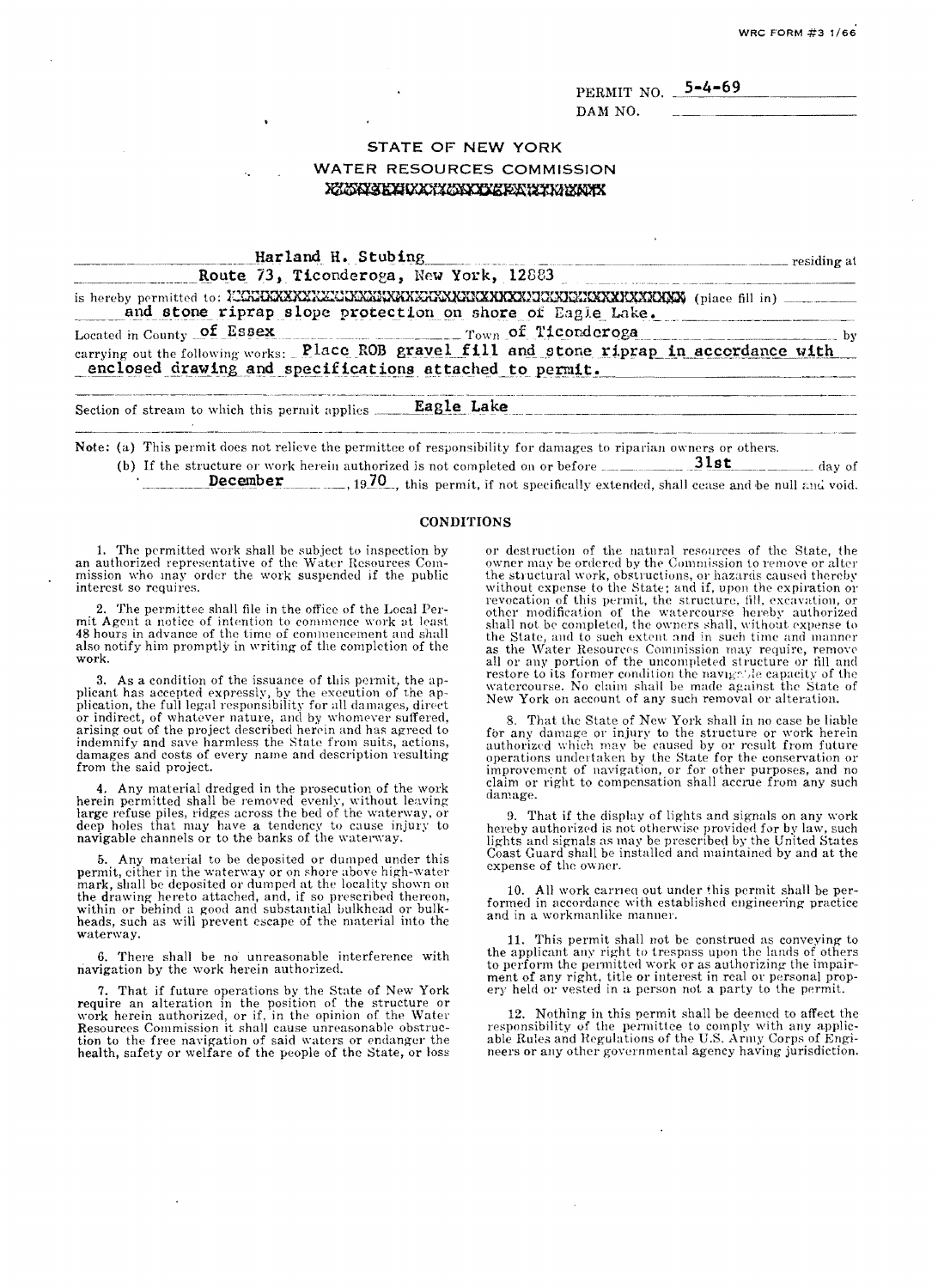Other Conditions:

- 13. Fill material to consist of run-of-bank gravel placed and compacted on the existing slope, neatly graded to conform to line and grade and location as shown on the attached drawing. . and the series of the series of the company of the series of the series of the series of the series of the series of the series of the series of the series of the series of the series of the series of the series of the ser
- 14. No run-of-bank (ROB) gravel material is to be delivered to the job site or placed as fill until the material in the borrow pit proposed to be used as fill is inspected and approved by a representative of the Central Permit Agent. ROB gravel is to be relatively free of fine silt and clay material that would pass a 200 mesh sieve.
- 15. Stone riprap shall consist of sharp angular broken stone of 50 to 300 pound size carefully placed on the slope and chinked together by machine or hand. Some field

The issuance of this permit certifles that it is not contrary to the public interest that the proposed works be done. The applicant in accepting this permit signifks his agreement to abide by the conditions ~wt forth above. Application Date January 16, 1969 Permit Issued August 8, 1969<br>By  $/s/T$ , P. CURRAN T. P. CURRAN State Campus Site, Albany, New York, 12226 Central (Permit Agent) State Campus Site, Albany, New York, 12226

Conditions continued:

- 15. boulders may be combined with the broken stone if they can be adequately secured into the riprap to present a dense, durable and serviceable surface.
- 16. The portion of stone riprap located below the surface of the water of Eagle Lake is to be in place prior to placing ROB gravel fill. All necessary precautions are to be taken to prevent erosion of fill material and resultant turbidity of the waters of the lake.
- 17. ROB gravel fill shall not be placed in the water until the portion of stone riprap below the water level is completed and approved by a representative of the Central Permit Agent.
- 18. All work is to be done in a satisfactory manner in accordance with accepted engineering and construction practices.

Distribution: Mr. D. Eenson (2) Mr. W. Masten<br>Mr. W. Barnum (3) Mr. D. Kennedy Mr. W. Barnum (3) Mr. D. Kennedy<br>Regional Supervisor 1.2.3.4.6-9 Mr. J. Barnett Regional Supervisor  $1, 2, 3, 4, 6-9$ Mr. C. Jennings Mr. J. Bennett Mr. A. Moon Mr. C. Brown Mr. W. Bentley Mr. C. LaBelle Mr. E. Dietsch Mr. D. Tynan Mr. L. Pritchard Mr. R. Blabey Mr. W. Redmond Mr. R. Abendschein Applicant Objectors Mr. D. White, Esq.

Lawson & Lawson, Esqs.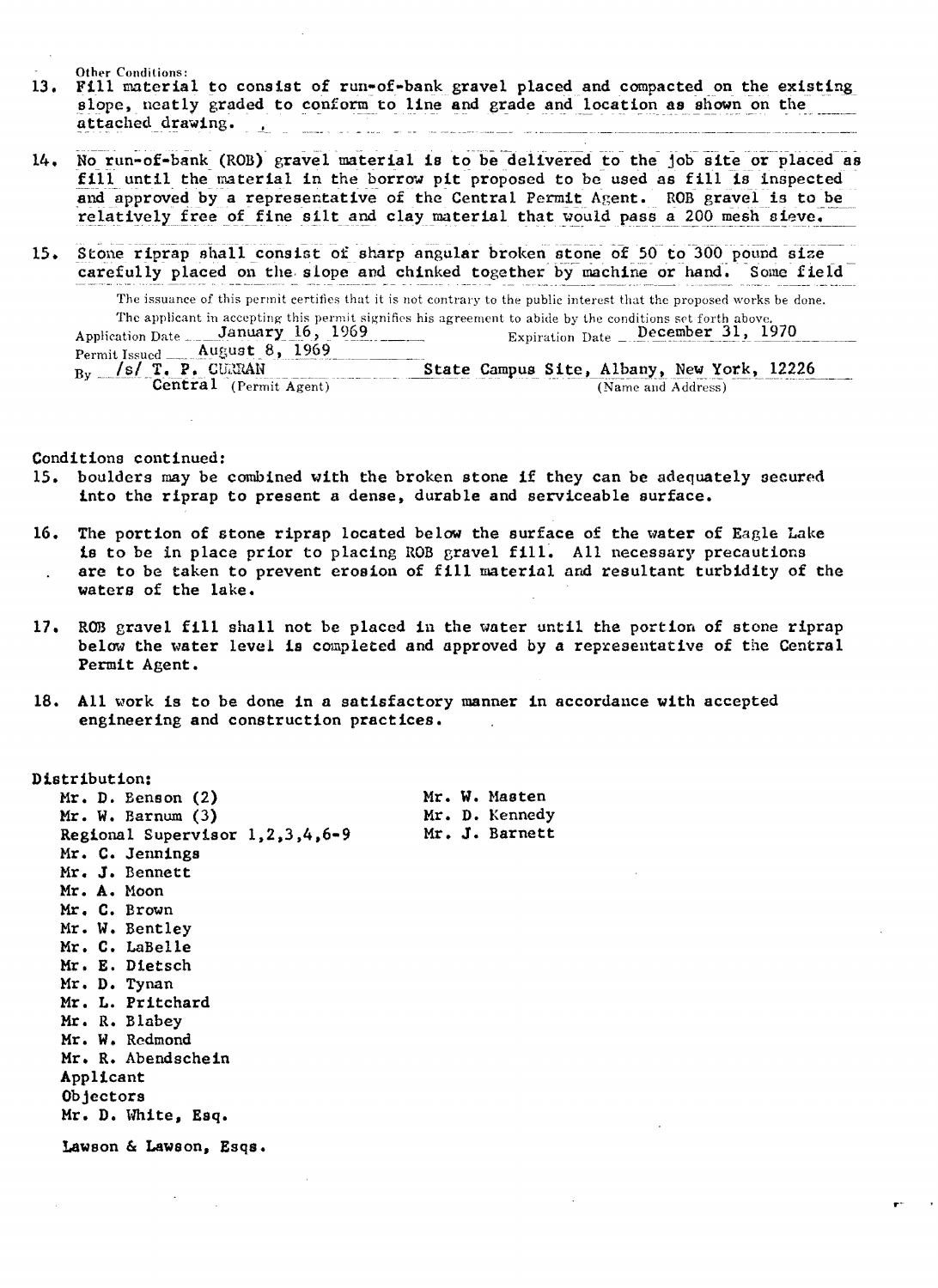